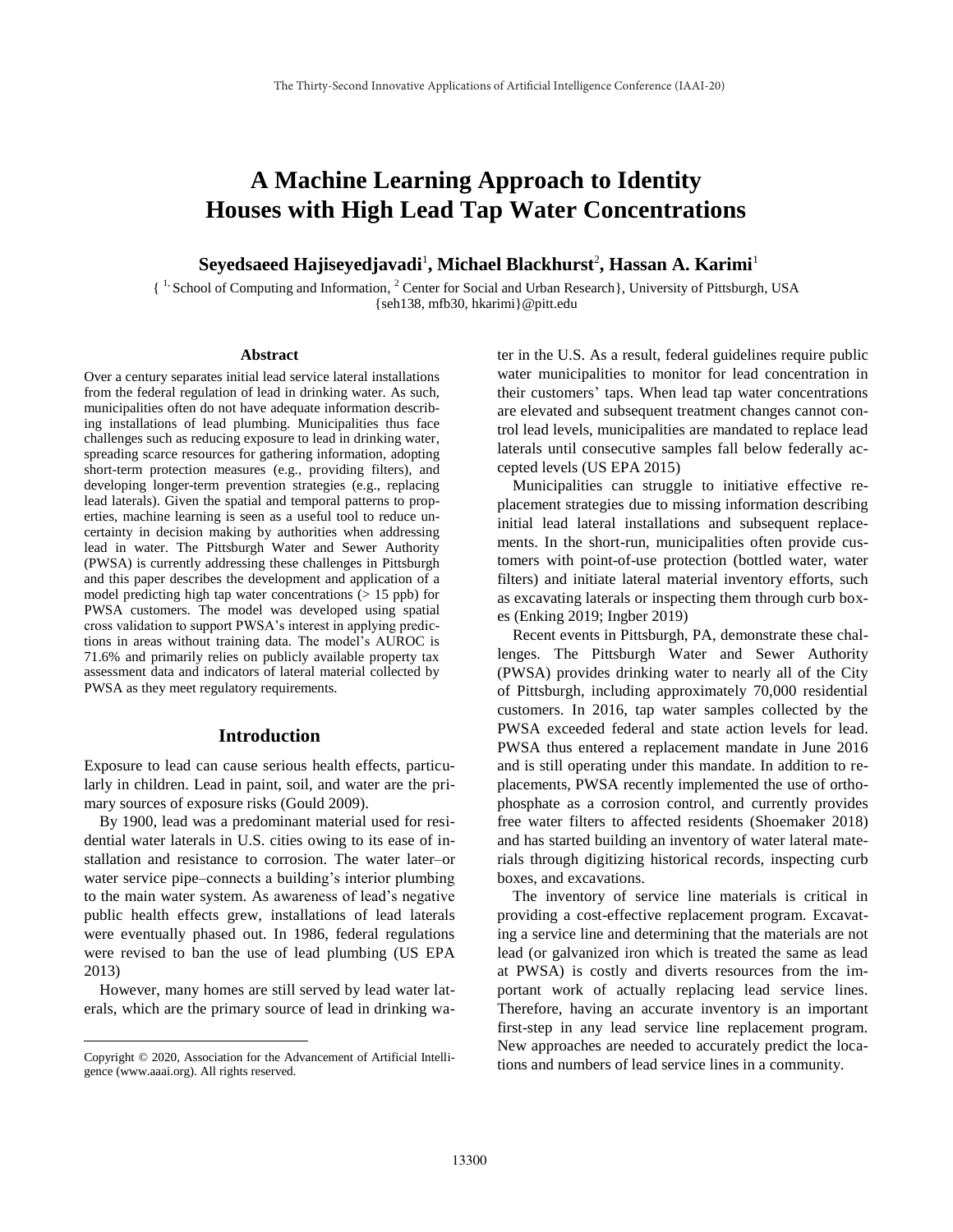Public concern and understanding about lead in drinking water grew from the Flint, MI, water crisis, which started in 2014. In coordination with state agencies, local municipal water providers in Flint switched water supplies from a corrosion-controlled source to a non-corrosion controlled source without making appropriate treatment changes (Olson et al. 2017). Since corrosion control limits the leaching of lead from lead laterals, these changes caused tap water levels to spike.

The historical nature of lead lateral installations, expected property development patterns, and influence of socioeconomics on replacements suggest that predictions of lead exposure may be feasible with appropriate training data.

After Flint's water crisis, a team of researchers from the university of Michigan addressed the problem of predicting houses with elevated lead level in their drinking water supply (Abernethy et al. 2016; Chojnacki et al. 2017). Using a wide range of data sources as their model features, they employed different classifiers for the prediction. In their work, they used traditional K-fold cross validation to estimate the performance of their models in face of real-world test set. Despite providing valuable predictions, we presume that their reported performances could be overestimated for samples located outside of areas for which training data were available. Essentially, spatial data require particular methods for cross validation to avoid nonindependence associated with spatial proximity of the samples. Models that are solely relying on conventional cross validation may select less than ideal hyperparameters and underperform when predicting in areas unrepresentative of the training data.

In this work, we develop and apply models that predict houses with tap water concentration of lead that exceed 15 parts per billion (ppb), which is the federal action level for lead. To achieve highly accurate prediction, we meticulously interpolated missing data, balanced the data set, and pruned weak predictors. We also utilize spatial cross validation to find ideal hyperparameters as well as a more reliable technique to estimate the performance of our model. Eventually, we provide a ranking list of the most important features contributed in prediction of the response variable.

These models can be useful in balancing resources allocated for collecting better information on lateral material, and replacing lead laterals.

### **Data Sources and Limitations**

Historical or observed lateral material, lateral installation and inspection dates, customer-provided tap water concentrations, and administrative customer data were provided

by  $PWSA<sup>1</sup>$ . These data were merged with property assessment data–which describes household, use, and lot characteristics—collected by Allegheny County, PA.

### **Lateral Installation History**

The other source of data is digitized historical data describing service laterals. This includes location of available data, description of laterals by their diameter, inspection results (date and materials), installed material and date, and a notes field. However, as these data has not perfectly maintained, many records are missing and there are inaccuracies.

#### **Curb Box Inspection**

In order of increasing expected accuracy, indicators of lateral material include historical records, curb box inspections (CBI), and materials recorded when laterals are replaced. Historical data reflect material indicators on paper maps prepared when laterals were first installed. CBI, which we refer to as "camera inspections" herein, reflects judgments made from photographs taken of laterals through curb boxes, which contain the main shut-off valve located near the street curb. Cross-referencing the materials indicated from CBI's and excavations, PWSA found a 97% true positive rate and 72% true negative rate.

The CBI program was conducted at about 17,500 locations in 2017 and 2018, with results frequently released to the public via an online lead service line map. The CBI data include binary indicators of lead or non-lead. The historical and excavation data specify the non-lead material (e.g., copper). We mapped the material indicators to binary values of 1 or 0 corresponding to "lead" or "non-lead" values. However, despite being a valuable source of information, a considerable portion of CBI data source is incomplete. In most cases, CBI inspectors could not locate the curb box, the curb box was located in an area that could not be accessed, or the service line material could not be identified during inspection. As a result, the total number of curb boxes inspected with detected line material is only 5,600 out of about 70,000 PWSA's customers.

### **Water Quality Test**

Public water municipalities are required to collect tap water lead concentrations in compliance with federal regulations. Like many water municipalities, PWSA provides free certified lead testing for any customers electing to provide a sample, leading to significantly more samples than required for compliance. The raw dataset includes

 $\overline{a}$ 

<sup>&</sup>lt;sup>1</sup> Datasets are provided to the University of Pittsburgh through a nondisclosure agreement signed with the Pittsburgh Water and Sewer Authority.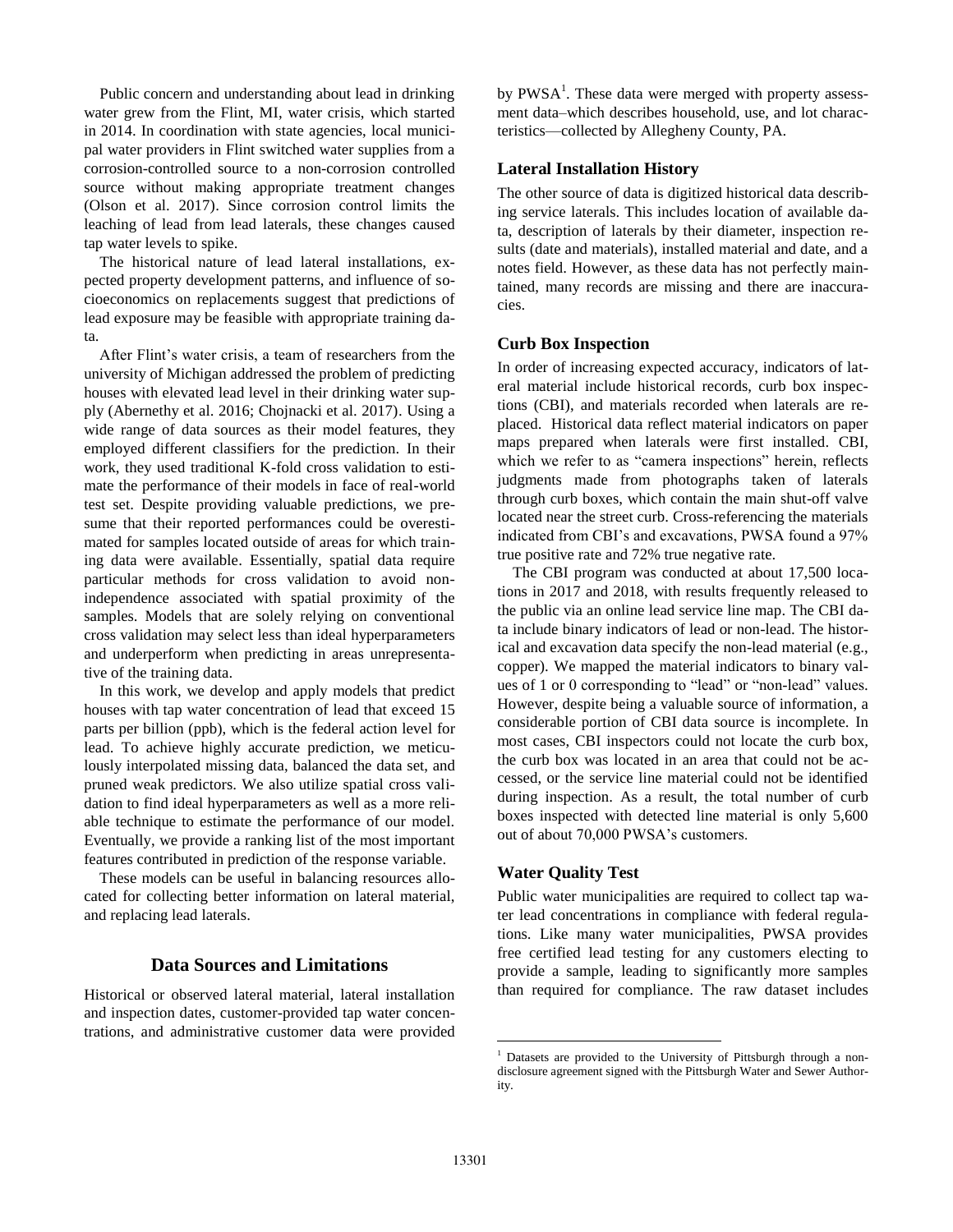7,409 samples covering 5,634 homes. For homes with multiple samples, we used the maximum value.

### **Property Assessment**

Allegheny county property assessments include 86 fields describing information used for the purposes of taxing real estimation. Example data includes property use (e.g., single family residential), age, floor space (for residential properties only), assessed value, building quality, architecture style, and lot size.

After merging this dataset with the customers dataset, the portion of the missing values of property assessment fields ranges between less than 1% to about 7%.

# **Sample Preparation**

In this section, we present a detailed description of the steps we took to prepare a complete and relatively balanced dataset containing the most predictive features.

### **Handling Imbalanced Labels**

One of the issues of our dataset is the imbalanced ratio of samples representing both classes which reduce stability and performance of a classifier. To be exact, the portion of water samples with the lead level below the federal action level of 15 ppb is 91.38%, while only 8.62% of samples show values of 15 ppb and above. In such an imbalanced sampling, a classifier is inclined to represent the majority class (below 15 ppb). To address this issue, we employed the SMOTE technique as a state-of-the-art approach to artificially increase the number of samples representing the minority classes (Chawla et al. 2002). This technique artificially generates samples of the minority class in the proximity of the existing feature space so that the ratio of majority and minority classes becomes less imbalanced. Note that to keep the evaluation set in accordance to real-world test set, we only synthetically balance the training set.

# **Handling Missing Values**

Like many real-world problems a substantial portion of our data have missing values. With incomplete dataset the usability of predictive model would be very limited to those customers that have non-missing values for all the selected features. This means that without imputing the missing values, our model is only applicable to less than 8% of the customers.

Table 1 indicates a positive spatial autocorrelation in the spatial structure of the CBI data as measured by Moran's I statistics with queen contiguity-based spatial weights (Moran 1950). Based upon these results, we used the Inverse Distance Weighting (IDW) interpolation method to spatially estimate the missing values from the known ones

(Myers 1994). We specifically interpolated the missing values of two important features: CBI (both public and private as independent observations) and the year the property was built. There are other features with less than 2% missing values. We replaced these with the mode or the median of the corresponding non-missing values.

Table 1: Moran's I calculated by Monte Carlo simulations over a thousand permutations for three independent variables

| Feature                         | Moran's I | <b>P</b> -value |
|---------------------------------|-----------|-----------------|
| CBI (public side)               | 0.124     | < 0.001         |
| CBI (private side)              | 0.122     | ${}_{< 0.001}$  |
| Origin year of the construction | 0.667     | < 0.001         |

Figure 1 shows the estimation of the missing values of CBI data for the public lateral, where values closer to 0 or 1 indicate higher or lower probability, respectively, of lead in the material of the public side of the service line.





**Feature Selection**

Starting with more than 150 features, we used Recursive Feature Elimination (RFE) (Guyon et al. 2002) as an effective feature selection technique, where at each step recursively remove features with the weakest predictive power, until no feature is left. The importance of the predictors is calculated at each iteration so that eventually, RFE selects and returns a subset of features with the highest predictive power.

In our work, we paired RFE with random forest (Tin Kam Ho 1995) to reduce our feature space from more than 150 to 16 features by pruning the weakest predictors.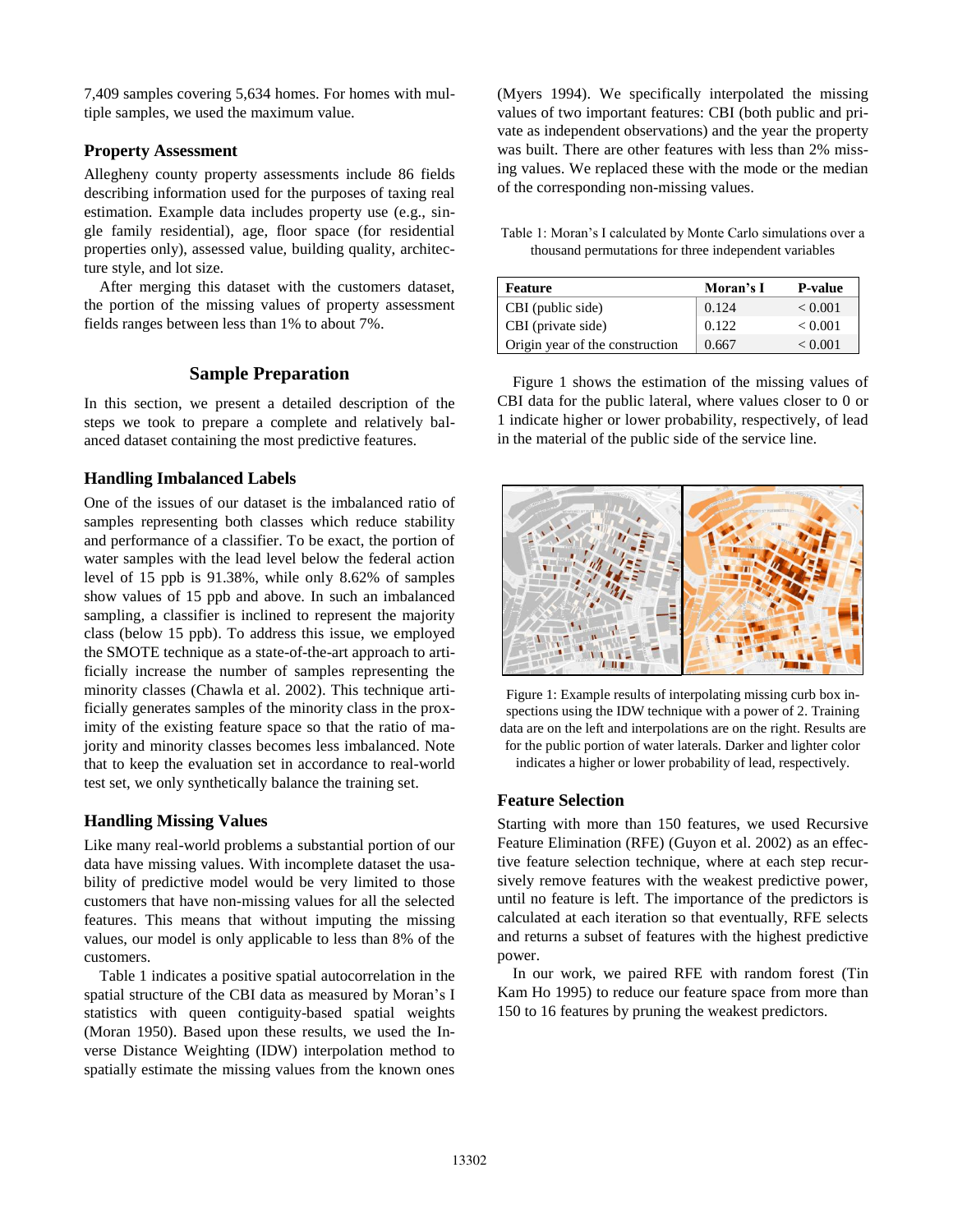### **Prediction**

We developed a set of predictive models to classify PWSA's customers based on the observed lead level in their drinking water. The ultimate goal was to train effective classifiers to predict houses having drinking water levels equal or above the federal action level of 15 ppb. Observations were labeled as either equal or greater than 15 ppb (positive class) or less than 15 ppb (negative class).

Our training sample consisted of 429 positive and 4,552 negative samples for training the models to predict tap water levels for more than 60,000 customers.

### **Spatial Cross Validation**

To evaluate model performance, we used the well-known statistical resampling procedure known as K-fold cross validation. In this procedure, the training set is split *randomly* into K subsets (i.e., folds) in such a way that a fold is put aside for the validation set and the model is learned using the remaining K-1 folds. The process is repeated K times so that every fold is used once as the validation set.



Figure 2: The difference between non-spatial (top) and spatial (down) cross validations. Points with the same color is to be considered as the validation fold for each iteration of the validation.

While cross validation works well for non-spatial data, it is shown that it leads to overestimation of the performance of the predictive model and inappropriate model selection for spatial data (Roberts et al. 2017; Brenning 2012). In

traditional cross validation, due to the randomness of the partitioning procedure, it is highly likely that spatially close samples be divided into test and train subsets. Since spatially proximate observations are nearer each other, we can infer that in contrast to the primary objective of out-ofsample validation, the test and training samples are not statistically independent (Miller 2004)

To produce more robust and realistic estimation of the predictive performance of the models, we employed spatial cross validation. In spatial cross validation, samples are partitioned based on their geographical coordinates so that the dependency of samples become minimum.

We used K-means clustering to split the training set into K clusters and similar to K-fold cross validation, at each iteration one cluster was used for validation and the rest for training the predictive model. In Figure 2 both spatial and non-spatial cross validations are illustrated.

#### **Predictive Models**

To compare and select the best model with the highest predictive power, we deployed a set of state-of-the-art classifiers. Our goal was to explore a wide range of classifiers to identify the finest classifier with the highest predictive power for the problem.

For each observation, we reduced the set of features to 14 as it is described in feature selection section. All the deployed models, except the logistic regression, require turning hyperparameters. The best hyperparameters for each model were chosen by the highest AUROC (area under the receiver operating characteristics) score that we obtained via grid search. The AUROC was measured through validating each model by the spatial cross validation explained in the previous section. Table 2 shows a summary of the best settings for each model.

Table 2: Deployed classifiers with the best hyperparameters tuned via grid search.

| <b>Classifier</b>                 | <b>Hyperparameters</b>               |
|-----------------------------------|--------------------------------------|
| Neural Net-<br>Artificial<br>work | #Hidden Layer=1, #Neurons=7          |
| K-Nearest Neighborhood            | $K = 187$                            |
| <b>GBM</b>                        | Depth = $8$ , #Trees=17, Shrinkage = |
|                                   | 0.1                                  |
| <b>SVM</b>                        | Radial Kernel, Sigma=0.005, C=0.25   |
| <b>Random Forrest</b>             | #Randomly Selected Predictors=11     |
| Logistic Regression               |                                      |

### **Results**

In this section, we present the performance of the deployed models. We tested and evaluated the models by both non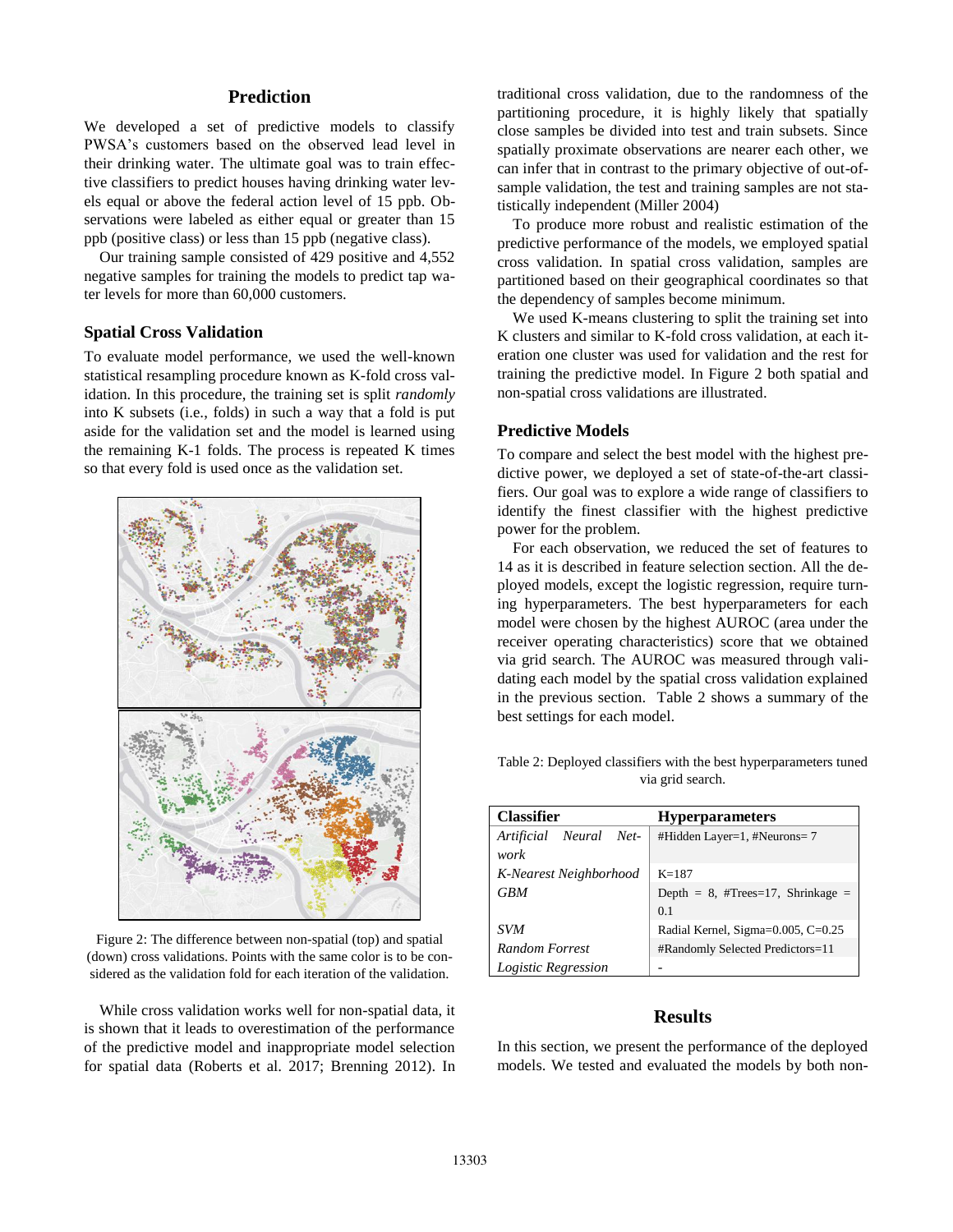spatial K-fold cross validation and K-means spatial validation and set the parameter  $K$  for both validations as 10. Table 3 shows the AUROC acquired for both validations.

As it can be seen in Table 3, among the classifiers we deployed, GBM (Friedman 2001) outperforms the other models with the AUROC of 0.716 for spatial validation and 0.744 for non-spatial validation.

Table 3: AUROCs for the deployed classifiers for both spatial and non-spatial cross validations.

| <b>Classifier</b>      | <b>Spatial CV</b> | <b>Non-spatial CV</b> |
|------------------------|-------------------|-----------------------|
| Logistic Regression    | 0.648             | 0.679                 |
| K-Nearest Neighbor-    | 0.652             | 0.687                 |
| hood                   |                   |                       |
| Artificial Neural Net- | 0.651             | 0.711                 |
| work                   |                   |                       |
| <b>SVM</b>             | 0.667             | 0.730                 |
| <b>Random Forests</b>  | 0.714             | 0.733                 |
| <b>GBM</b>             | 0.716             | 0.744                 |

It is worth mentioning tha the performances of all classifiers are lower when we evaluate them via spatial cross validation. This is due the fact that in spatial cross validation, a test set is far from, and thus independent of, the training set. For some classifiers like SVM and artificial neural networks the differences between AUROC of the two validation techniques are relatively higher than the other ones.

### **Predictors Importance**

Figure 3 shows the top 10 features that the best model (i.e., GBM) identified as the most effective factors for the classification. These features and their corresponding importance scores are measured based on the procedure described in (Breiman 2001).



Figure 3: Top predictive features and their corresponding importance

As it can be seen in Figure 3, despite being outdated and unreliable, historical data of the material used in the public/private side of the service line are among the top important predictors for our model. In addition, camera inspections have a significant role in providing high accurate predictions as well. The other category of important predictors are the geographical features. The geographical coordinates and the neighborhoods of the places the samples were taken from show essential effects on the predictions. This illustrates how the high level of lead in drinking water could be concentrated in specific urban areas. In addition, property features, such as year the building was built and the architecture style of the building, are deemed important.



Figure 4: Distribution of the building year of the constructions over time for samples above and below 15 (ppb) lead level in tap water

In Figure 4, the distributions of the year that buildings were originally constructed with both positive and negative classes are illustrated. Similar to the findings of (Abernethy et al. 2016) we observe a strong relationship between high level of lead in tap water and the buildings built between 1910 to 1930. This could be due to the fact that these old lead lines laid in these places started to be corroded and as a result, high lead tap water concentration were observed in samples collected from these places.

### **Conclusion**

To identify houses with tap water concentration of lead that exceed 15 (ppb), we deployed a set of classifiers trained on features collected from information that is either publicly available or collected in response to meeting regu